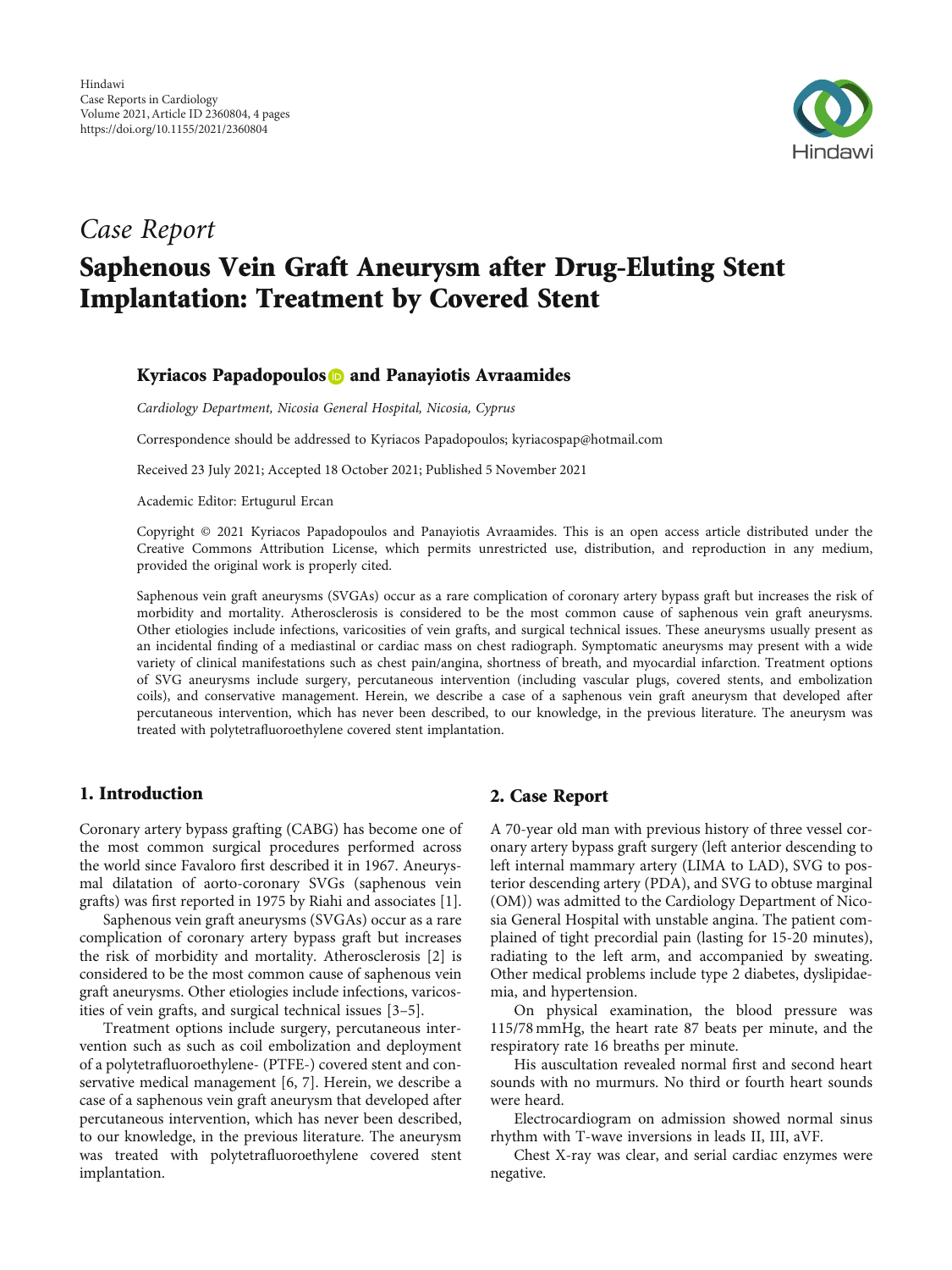The transthoracic echocardiogram revealed normal left ventricular size with mildly reduced ejection fraction (LVEF: 45%) and severe hypokinesis of the inferior wall. The aortic valve was trileaflet with mildly thickened leaflets. The mitral valve annulus was calcified with no mitral stenosis or regurgitation.

The patient underwent coronary angiography which demonstrated total occlusion of mid LAD after giving rise to the first diagonal branch that had a separate severe stenosis at its origin. LCx (left circumflex) was totally occluded from its proximal part after giving off the first obtuse marginal artery that was subtotally occluded at the ostium. RCA (right coronary artery) had a severe stenosis in the proximal segment and was totally occluded at the midportion. The LIMA to LAD graft was patent and flowing into distal native artery. The SVG to OM was occluded ostially, and the SVG to PDA had two consecutive critical stenoses located in the distal segment (Figure 1).

Ad hoc PCI to SVG to PDA was performed using a Judkin's right 4 (JR4) guiding catheter and a 0.014" balanced middleweight (BMW) guide wire. An everolimus elutingstent (Xience Pro 4*:*0 × 33 mm) was directly deployed at the lesion site in the distal segment of the SVG (Figure [2\(a\)\)](#page-2-0). Subsequent contrast injection revealed a focal aneurysm formation at the site of the stent implantation (Figure [2\(b\)\)](#page-2-0). The patient maintained a stable hemodynamic condition with a  $BP = 132/72$  and  $HR = 92$ . Considering the potential risk of rupture, we decided to seal the aneurysm with a PTFE-covered stent. A Graft Master 4*:*0 × 26 mm covered stent was deployed within the aneurysmal segment of the stented SVG at an inflation pressure of 10 atmospheres (Figure [3\(a\)](#page-2-0)). Postcovered stent angiogram showed total exclusion of the aneurysmal sac with good distal flow (Figure [3\(b\)\)](#page-2-0). After the procedure, the patient remained hemodynamically stable and a control echocardiogram excluded pericardial effusion. The postoperative period was uneventful, and the patient was discharged after 2 days on 75 mg of aspirin and 75 mg of clopidogrel for at least one year. The patient was planned to have a control coronary angiogram at 6 months.

#### 3. Discussion

SVGA is defined as a focal dilation of the vessel to 1.5 times greater than the proximal reference diameter [[8\]](#page-3-0).

The etiology of aneurysm formation remains unclear. Late aneurysm formation (i.e., >5 years after CABG) is thought to result from atherosclerotic degeneration leading to structural to weakening of the vessel and subsequent graft dilation [[9\]](#page-3-0). Early aneurysms <12 months after surgery may be related to intrinsic weakness of the vessel wall [\[10](#page-3-0)], infections [\[11\]](#page-3-0), and technical problems.

Although percutaneous coronary intervention-induced aneurysms of the coronary arteries have been increasingly reported over the past few years, formation of SVG aneurysm after stent implantation has never been described. In our case, the development of the aneurysm occurred after everolimus-eluting stent placement. Mechanical factors responsible for aneurysm formation include oversized bal-



Figure 1: Coronary angiography revealed two consecutive critical stenosis of the SVG to PDA.

loons/stents or high-pressure balloon inflations, all of which can cause dissection and vascular wall injury with weakening and stretching of the vessel [\[12](#page-3-0)–[14\]](#page-3-0). After drug-eluting stents implantation, the elution of antiproliferative drugs in combination with the presence of a polymer may result in delayed reendothelialization and incomplete healing, local hypersensitivity reactions, inflammation, and incomplete stent apposition, eventually leading to aneurysm formation [\[15](#page-3-0)].

CABG aneurysms can be divided into true aneurysms and pseudoaneurysms. Pseudoaneurysm is a rare postoperative complication, most frequently appearing within the first 6 months of surgery [\[16\]](#page-3-0). They usually occur often occur near sites of surgical anastomosis. Potential causes of pseudoaneurysms include surgical technical issues and infections.

True aneurysms commonly occur at the body of the graft [\[17, 18\]](#page-3-0) and involve the entire vessel wall. They appear as a late complication [[15](#page-3-0)] (>5 years after CABG) and are considered to be atherosclerotic in origin.

These aneurysms usually present as an incidental finding of a mediastinal or cardiac mass on chest radiograph [\[19](#page-3-0)–[21\]](#page-3-0). Symptomatic aneurysms may present with a wide variety of clinical manifestations such as chest pain/angina, shortness of breath, and myocardial infarction.

Reported complications of SVG aneurysms include rupture, cardiac tamponade, hemothorax, distal embolization, myocardial infarction, compression of adjacent structures, and fistula formation [[8](#page-3-0), [22](#page-3-0)].

The most frequently affected grafts are those directed to the right coronary arteries, followed by the left anterior descending coronary artery.

Most aneurysms can be detected as mediastinal masses on plain chest X-rays. Computed tomography can demonstrate the size of the aneurysm and its relation to surrounding structures. Cardiac MRI is another noninvasive imaging modality with no risk of exposure to ionizing radiation which can define the content and mass effect of SVG aneurysm. Transesophageal echocardiography provides additional information about the size and intraluminal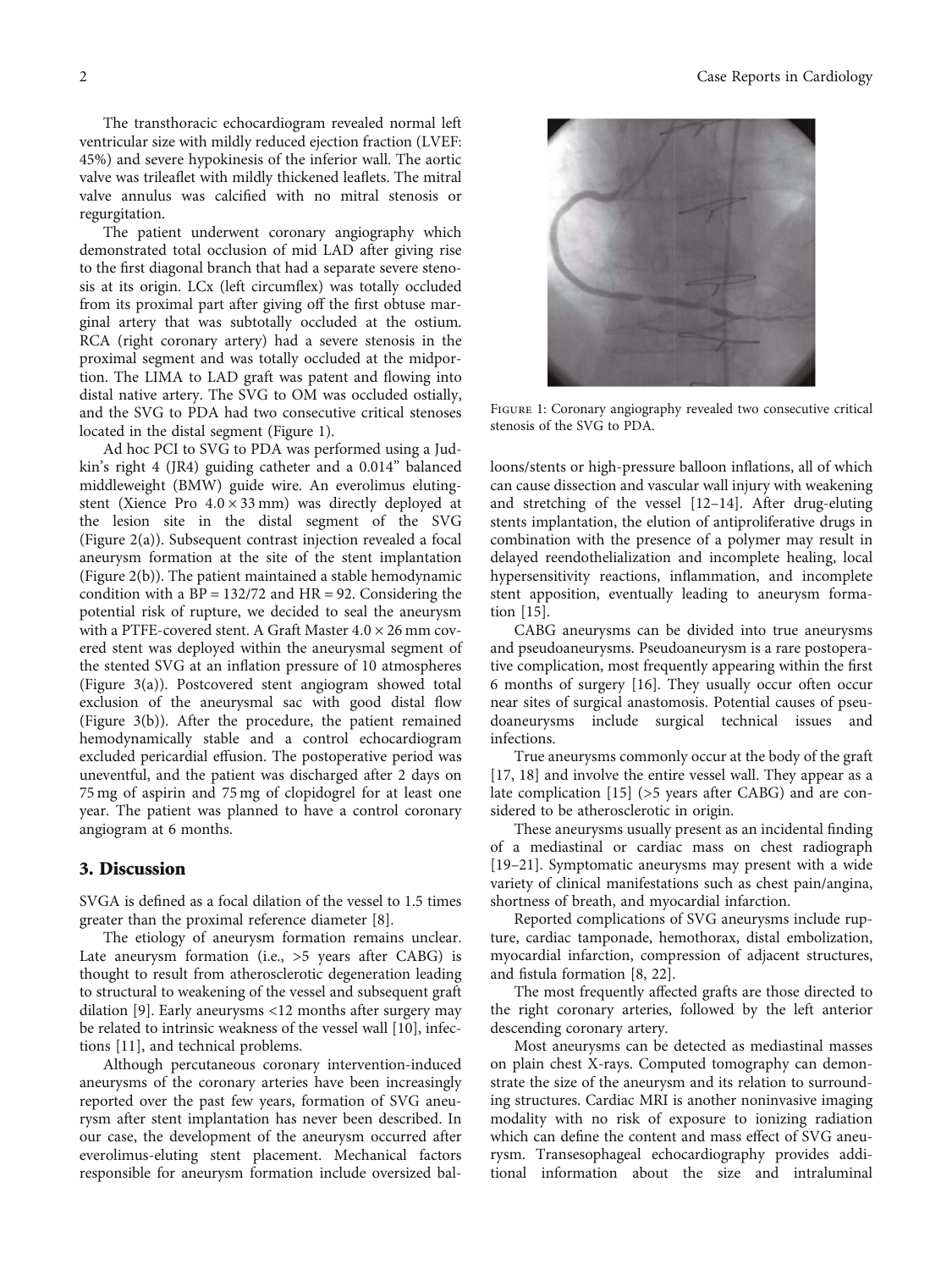<span id="page-2-0"></span>

FIGURE 2: (a) An everolimus eluting-stent was implanted to cover the entire diseased segment of the SVG. (b) Check angiogram showed a focal aneurysm formation at the site of the stent implantation.



FIGURE 3: (a) A covered stent was deployed across the aneurysmal segment of the vessel. (b) Completion angiogram showed complete exclusion of the aneurysm.

pathology. Two-dimensional echocardiography can provide diagnostic information about the cardiac function [[23](#page-3-0)]. Coronary angiography is definitive in confirming the graft dilatation and can detect other lesions in the native coronary circulation. Intravascular ultrasound (IVUS) has become the "gold standard" for providing critical diagnostic information regarding the morphology, pathogenesis, and management of SVG aneurysms. IVUS is useful to differentiate true aneurysm from pseudoaneurysm which is important in choosing the optimal strategy.

No consensus exists on the optimal treatment of patients SVG aneurysms. Currently, there are no evidence-based guidelines to direct patient management. Treatment options of SVG aneurysms include surgery, percutaneous intervention (including vascular plugs, covered stents, and embolization coils), and conservative management. In asymptomatic patients with small SVGAs (less than 1 cm in diameter), conservative medical management may be reasonable. Operative therapy may include aneurysmal resection or ligation

followed by bypass grafting when the native coronary artery requires further revascularization. In patients with other indications for cardiac surgery (multiple territories requiring revascularization or concomitant valve surgery) or mechanical complications, surgical treatment should be pursued. In addition, for patients with graft anatomy not amenable to stent implantation, surgery is the preferred method of treatment. Percutaneous treatment offers an alternative method of management in elderly patients where risk of repeat surgery is very high. Different approaches are used depending upon the anatomic characteristics of the aneurysm and coronary circulation. Interventions utilizing coil embolization [\[24\]](#page-3-0) or vascular plug insertion [[25](#page-3-0)] are indicated when the affected graft is occluded or the coronary territory is perfused. Covered stent implantation is considered a suitable option when continued antegrade SVG flow is required [[6](#page-3-0), [26](#page-3-0), [27\]](#page-3-0). In our patient, the SVG was patent, so a covered stent was selected as the preferred treatment.